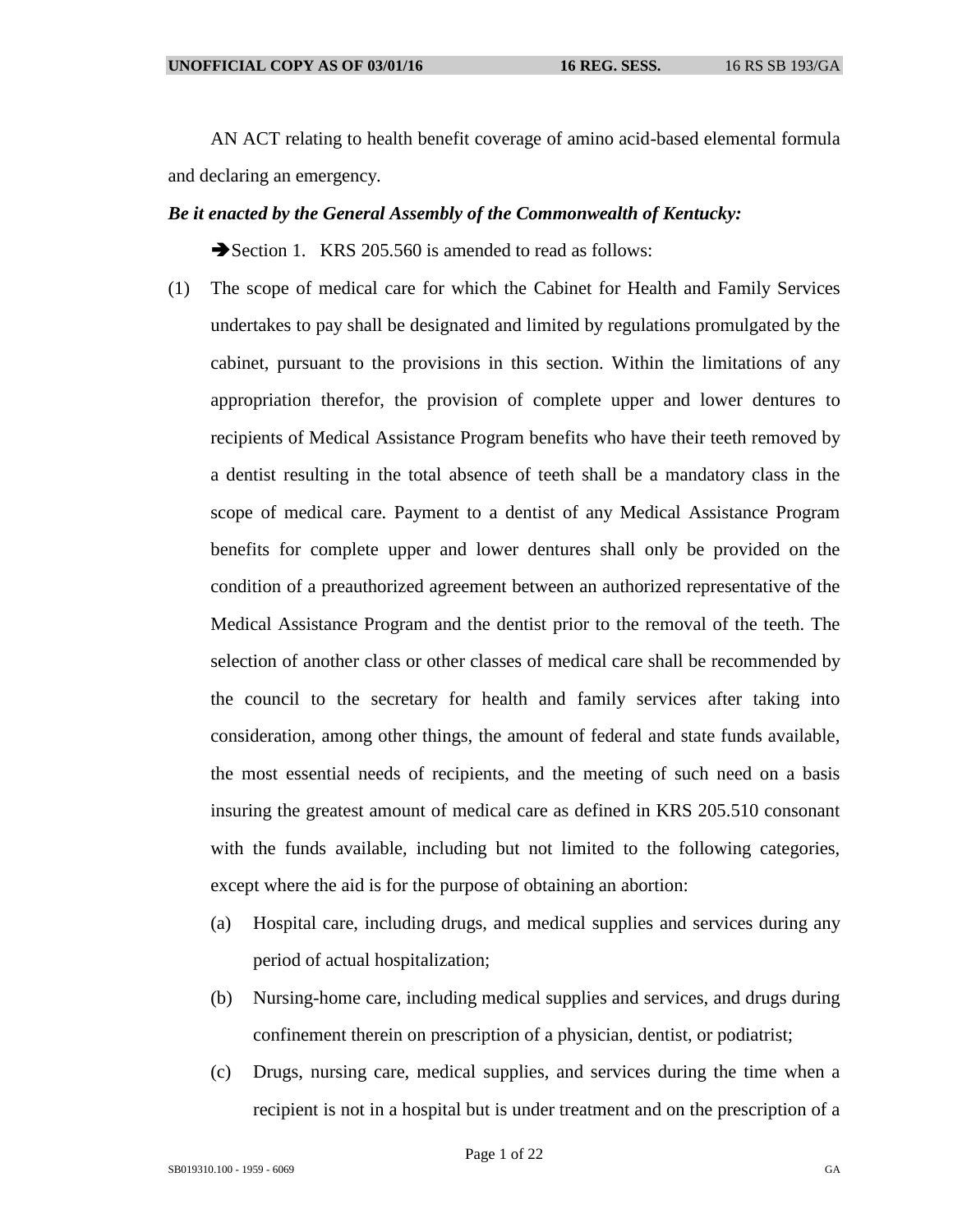physician, dentist, or podiatrist. For purposes of this paragraph, drugs shall include products for the treatment of inborn errors of metabolism or genetic*, gastrointestinal, and food allergic* conditions, consisting of therapeutic food, formulas, supplements, *amino acid-based elemental formula,* or low-protein modified food products that are medically indicated for therapeutic treatment and are administered under the direction of a physician, and include but are not limited to the following conditions:

- 1. Phenylketonuria;
- 2. Hyperphenylalaninemia;
- 3. Tyrosinemia (types I, II, and III);
- 4. Maple syrup urine disease;
- 5. A-ketoacid dehydrogenase deficiency;
- 6. Isovaleryl-CoA dehydrogenase deficiency;
- 7. 3-methylcrotonyl-CoA carboxylase deficiency;
- 8. 3-methylglutaconyl-CoA hydratase deficiency;
- 9. 3-hydroxy-3-methylglutaryl-CoA lyase deficiency (HMG-CoA lyase deficiency);
- 10. B-ketothiolase deficiency;
- 11. Homocystinuria;
- 12. Glutaric aciduria (types I and II);
- 13. Lysinuric protein intolerance;
- 14. Non-ketotic hyperglycinemia;
- 15. Propionic acidemia;
- 16. Gyrate atrophy;
- 17. Hyperornithinemia/hyperammonemia/homocitrullinuria syndrome;
- 18. Carbamoyl phosphate synthetase deficiency;
- 19. Ornithine carbamoyl transferase deficiency;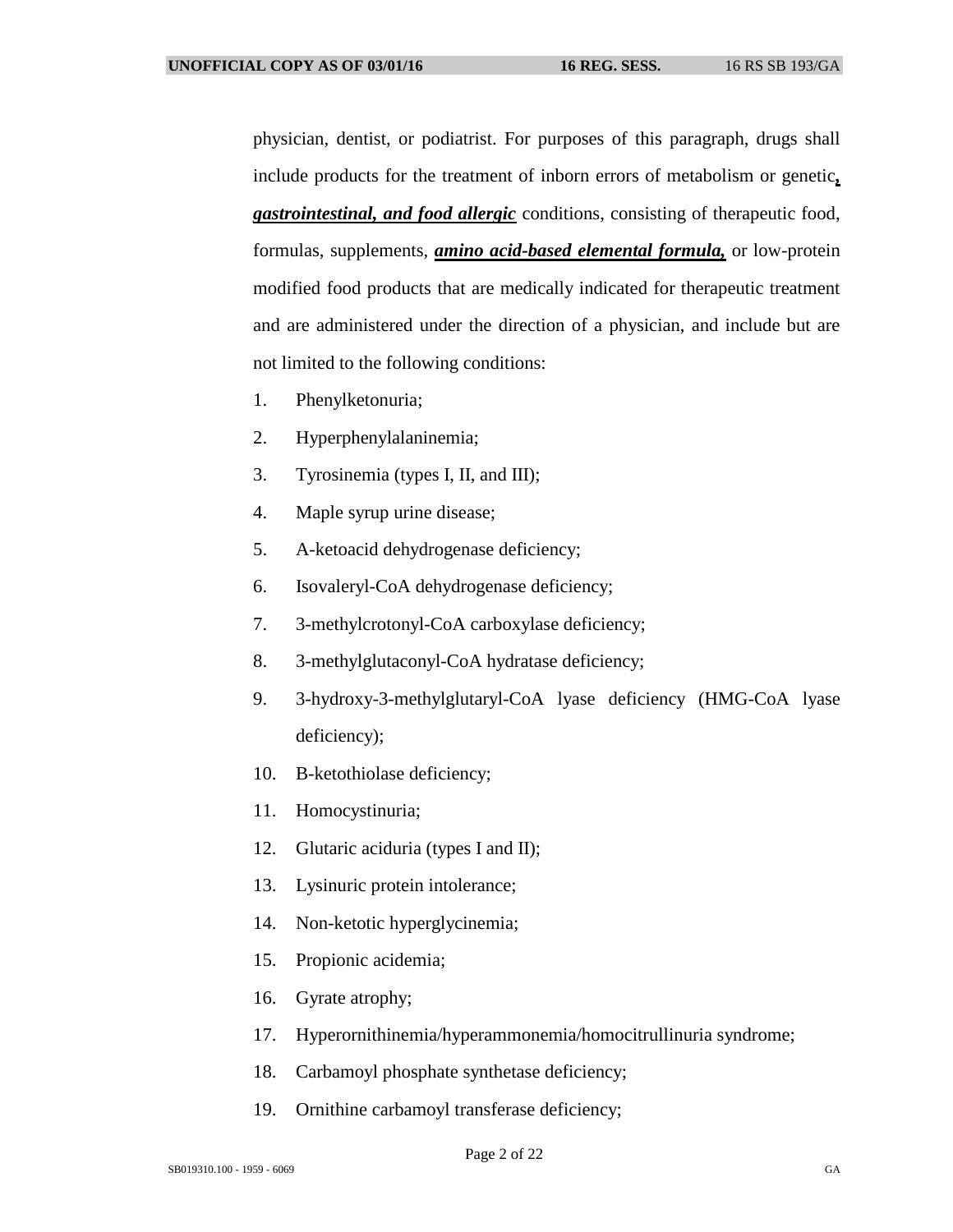- 20. Citrullinemia;
- 21. Arginosuccinic aciduria;
- 22. Methylmalonic acidemia; $\frac{22}{1}$
- 23. Argininemia;
- *24. Food protein allergies;*
- *25. Food protein-induced enterocolitis syndrome;*
- *26. Eosinophilic disorders; and*

## *27. Short-bowel syndrome;*

- (d) Physician, podiatric, and dental services;
- (e) Optometric services for all age groups shall be limited to prescription services, services to frames and lenses, and diagnostic services provided by an optometrist, to the extent the optometrist is licensed to perform the services and to the extent the services are covered in the ophthalmologist portion of the physician's program. Eyeglasses shall be provided only to children under age twenty-one (21);
- (f) Drugs on the prescription of a physician used to prevent the rejection of transplanted organs if the patient is indigent;
- (g) Nonprofit neighborhood health organizations or clinics where some or all of the medical services are provided by licensed registered nurses or by advanced medical students presently enrolled in a medical school accredited by the Association of American Medical Colleges and where the students or licensed registered nurses are under the direct supervision of a licensed physician who rotates his services in this supervisory capacity between two (2) or more of the nonprofit neighborhood health organizations or clinics specified in this paragraph;
- (h) Services provided by health-care delivery networks as defined in KRS 216.900;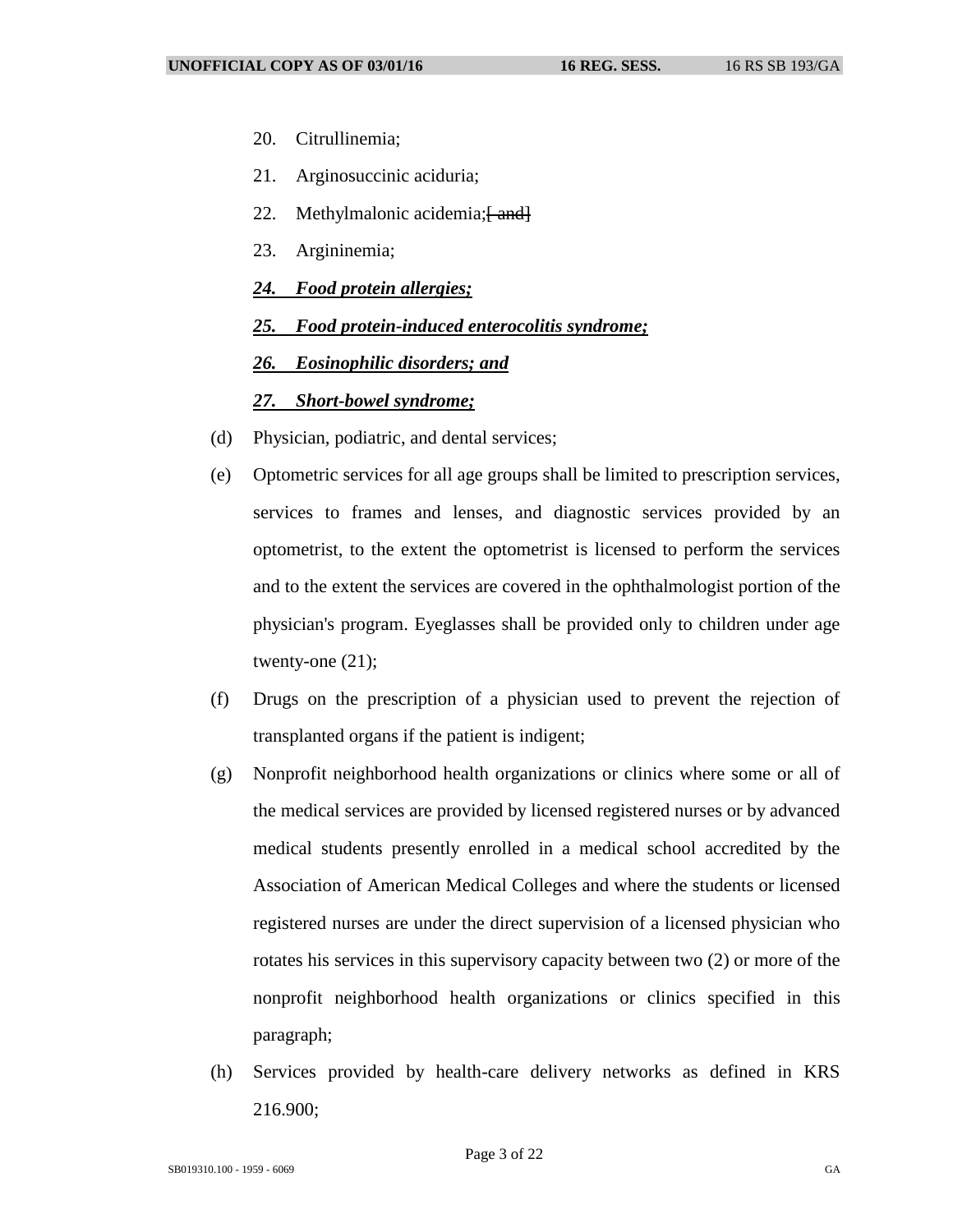- (i) Services provided by midlevel health-care practitioners as defined in KRS 216.900; and
- (j) Smoking cessation treatment interventions or programs prescribed by a physician, advanced practice registered nurse, physician assistant, or dentist, including but not limited to counseling, telephone counseling through a quitline, recommendations to the recipient that smoking should be discontinued, and prescription and over-the-counter medications and nicotine replacement therapy approved by the United States Food and Drug Administration for smoking cessation.
- (2) Payments for hospital care, nursing-home care, and drugs or other medical, ophthalmic, podiatric, and dental supplies shall be on bases which relate the amount of the payment to the cost of providing the services or supplies. It shall be one (1) of the functions of the council to make recommendations to the Cabinet for Health and Family Services with respect to the bases for payment. In determining the rates of reimbursement for long-term-care facilities participating in the Medical Assistance Program, the Cabinet for Health and Family Services shall, to the extent permitted by federal law, not allow the following items to be considered as a cost to the facility for purposes of reimbursement:
	- (a) Motor vehicles that are not owned by the facility, including motor vehicles that are registered or owned by the facility but used primarily by the owner or family members thereof;
	- (b) The cost of motor vehicles, including vans or trucks, used for facility business shall be allowed up to fifteen thousand dollars (\$15,000) per facility, adjusted annually for inflation according to the increase in the consumer price index-u for the most recent twelve (12) month period, as determined by the United States Department of Labor. Medically equipped motor vehicles, vans, or trucks shall be exempt from the fifteen thousand dollar (\$15,000) limitation.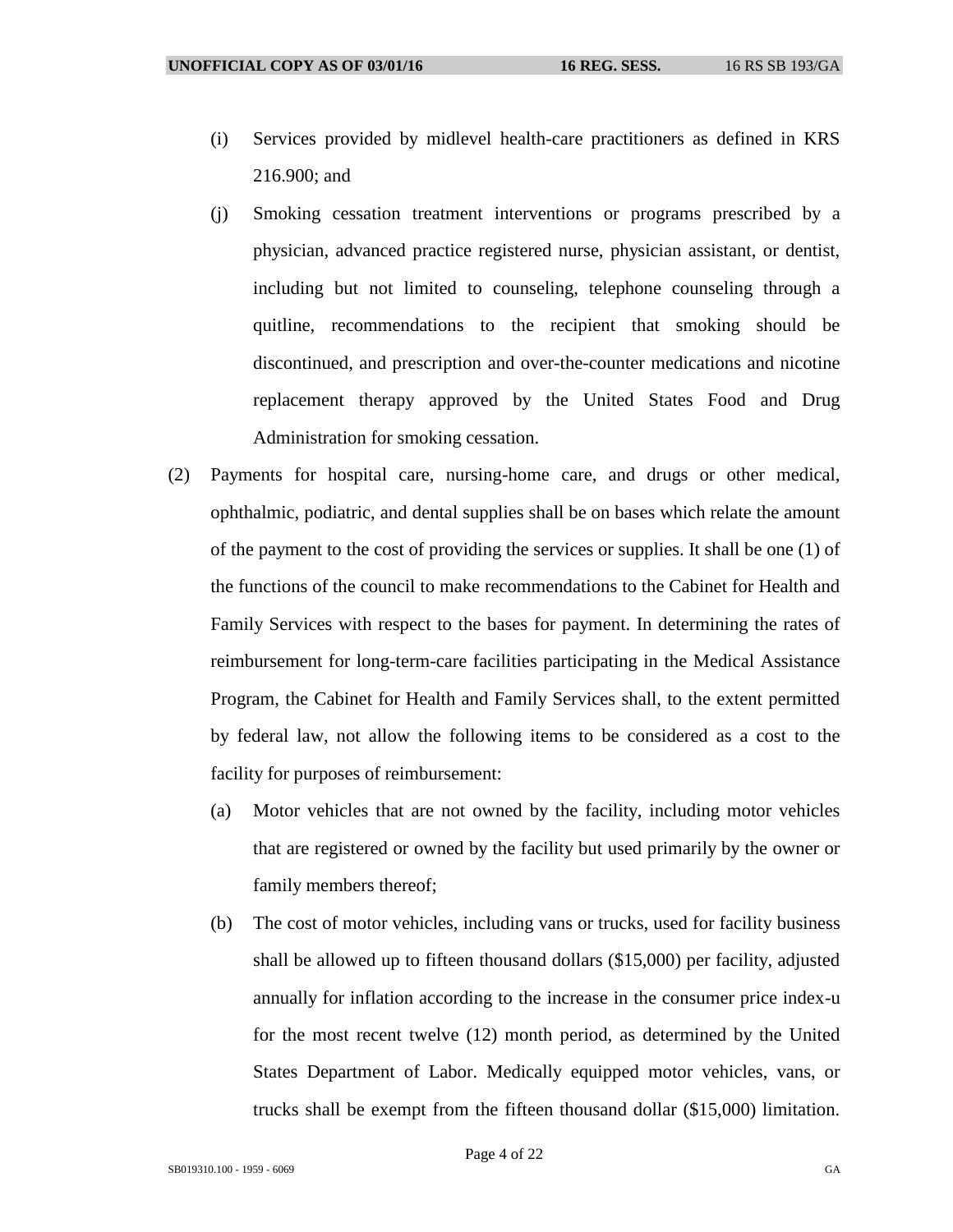Costs exceeding this limit shall not be reimbursable and shall be borne by the facility. Costs for additional motor vehicles, not to exceed a total of three (3) per facility, may be approved by the Cabinet for Health and Family Services if the facility demonstrates that each additional vehicle is necessary for the operation of the facility as required by regulations of the cabinet;

- (c) Salaries paid to immediate family members of the owner or administrator, or both, of a facility, to the extent that services are not actually performed and are not a necessary function as required by regulation of the cabinet for the operation of the facility. The facility shall keep a record of all work actually performed by family members;
- (d) The cost of contracts, loans, or other payments made by the facility to owners, administrators, or both, unless the payments are for services which would otherwise be necessary to the operation of the facility and the services are required by regulations of the Cabinet for Health and Family Services. Any other payments shall be deemed part of the owner's compensation in accordance with maximum limits established by regulations of the Cabinet for Health and Family Services. Interest paid to the facility for loans made to a third party may be used to offset allowable interest claimed by the facility;
- (e) Private club memberships for owners or administrators, travel expenses for trips outside the state for owners or administrators, and other indirect payments made to the owner, unless the payments are deemed part of the owner's compensation in accordance with maximum limits established by regulations of the Cabinet for Health and Family Services; and
- (f) Payments made to related organizations supplying the facility with goods or services shall be limited to the actual cost of the goods or services to the related organization, unless it can be demonstrated that no relationship between the facility and the supplier exists. A relationship shall be considered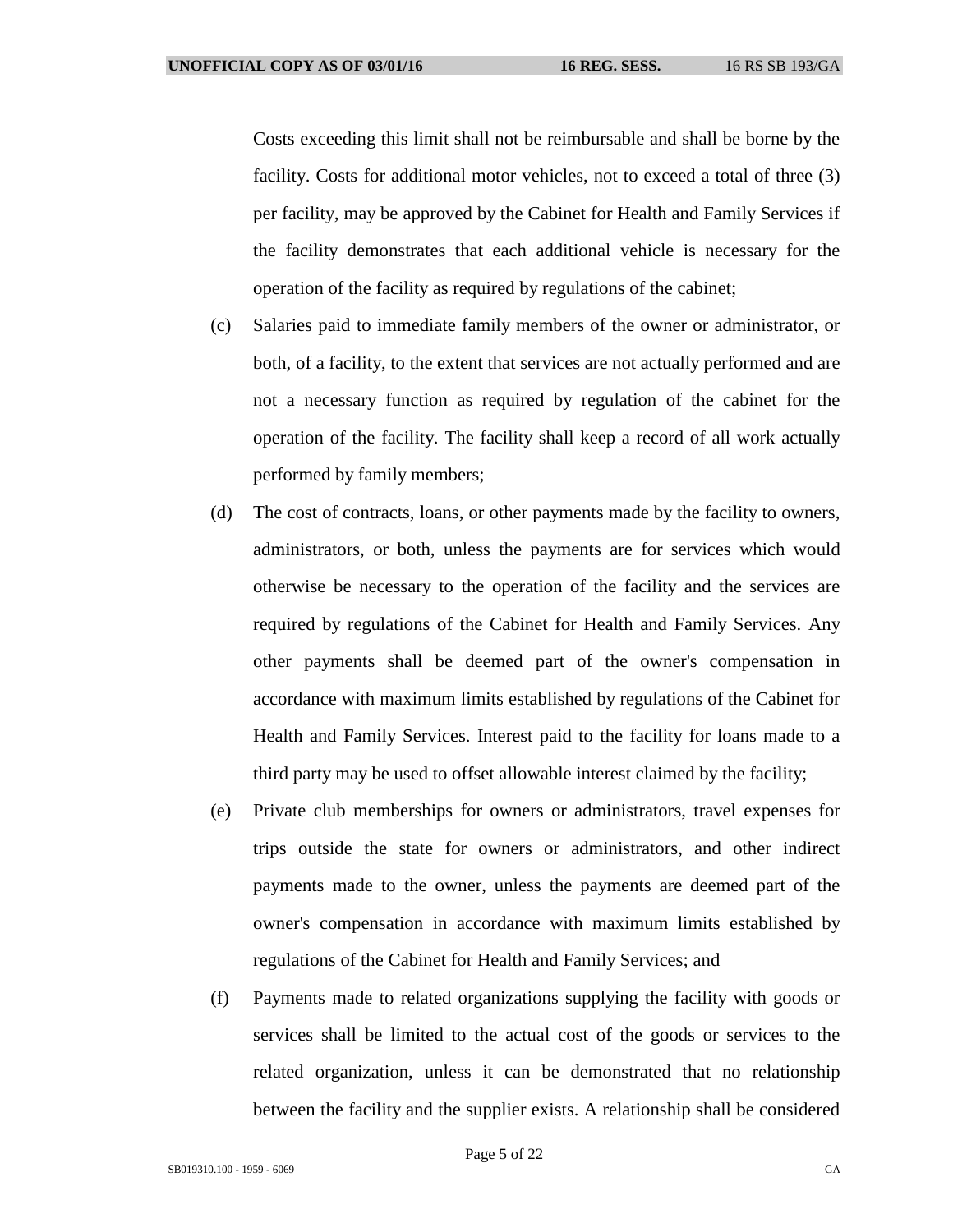to exist when an individual, including brothers, sisters, father, mother, aunts, uncles, and in-laws, possesses a total of five percent (5%) or more of ownership equity in the facility and the supplying business. An exception to the relationship shall exist if fifty-one percent (51%) or more of the supplier's business activity of the type carried on with the facility is transacted with persons and organizations other than the facility and its related organizations.

- (3) No vendor payment shall be made unless the class and type of medical care rendered and the cost basis therefor has first been designated by regulation.
- (4) The rules and regulations of the Cabinet for Health and Family Services shall require that a written statement, including the required opinion of a physician, shall accompany any claim for reimbursement for induced premature births. This statement shall indicate the procedures used in providing the medical services.
- (5) The range of medical care benefit standards provided and the quality and quantity standards and the methods for determining cost formulae for vendor payments within each category of public assistance and other recipients shall be uniform for the entire state, and shall be designated by regulation promulgated within the limitations established by the Social Security Act and federal regulations. It shall not be necessary that the amount of payments for units of services be uniform for the entire state but amounts may vary from county to county and from city to city, as well as among hospitals, based on the prevailing cost of medical care in each locale and other local economic and geographic conditions, except that insofar as allowed by applicable federal law and regulation, the maximum amounts reimbursable for similar services rendered by physicians within the same specialty of medical practice shall not vary according to the physician's place of residence or place of practice, as long as the place of practice is within the boundaries of the state.
- (6) Nothing in this section shall be deemed to deprive a woman of all appropriate medical care necessary to prevent her physical death.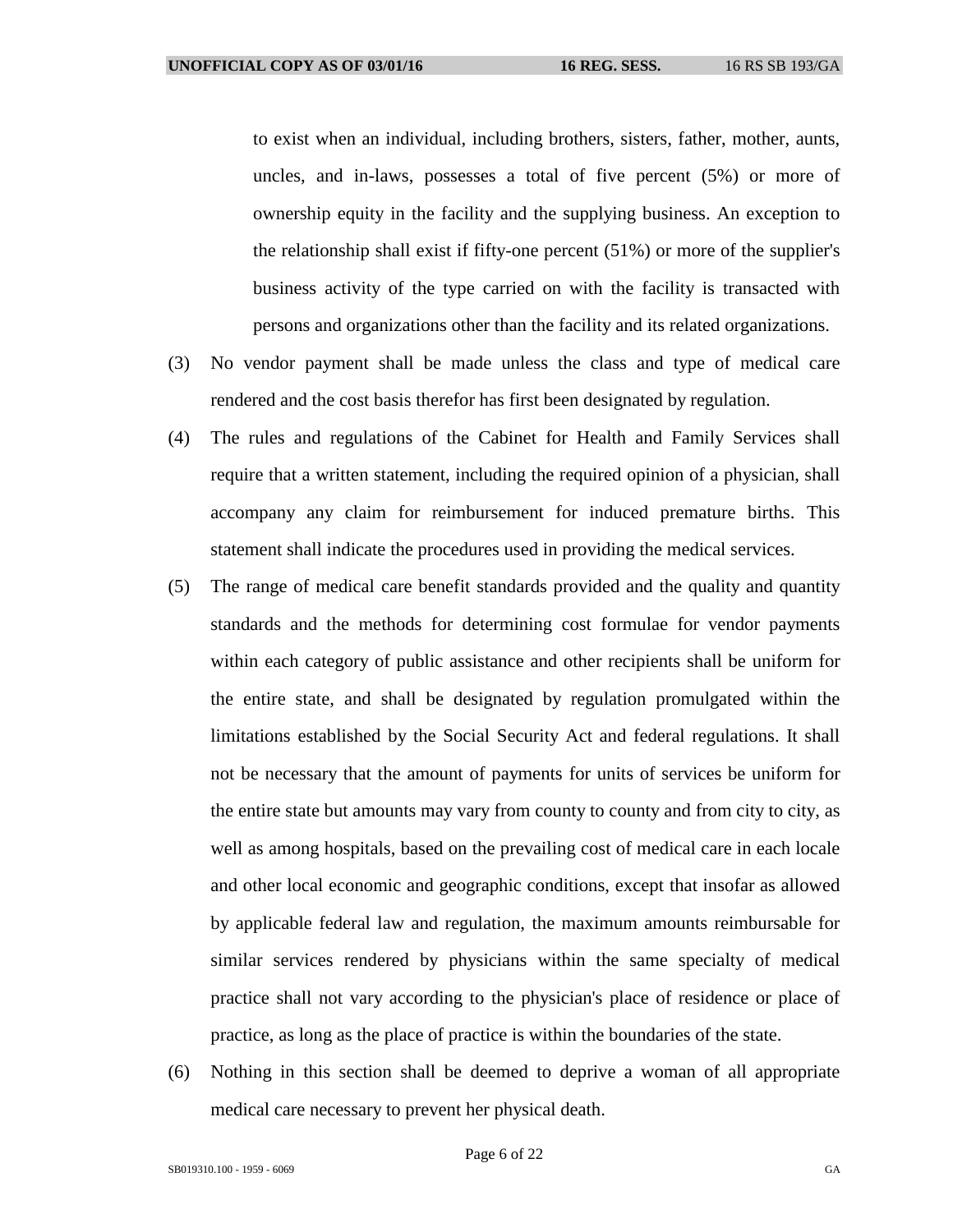- (7) To the extent permitted by federal law, no medical assistance recipient shall be recertified as qualifying for a level of long-term care below the recipient's current level, unless the recertification includes a physical examination conducted by a physician licensed pursuant to KRS Chapter 311 or by an advanced practice registered nurse licensed pursuant to KRS Chapter 314 and acting under the physician's supervision.
- (8) If payments made to community mental health centers, established pursuant to KRS Chapter 210, for services provided to the intellectually disabled exceed the actual cost of providing the service, the balance of the payments shall be used solely for the provision of other services to the intellectually disabled through community mental health centers.
- (9) No long-term-care facility, as defined in KRS 216.510, providing inpatient care to recipients of medical assistance under Title XIX of the Social Security Act on July 15, 1986, shall deny admission of a person to a bed certified for reimbursement under the provisions of the Medical Assistance Program solely on the basis of the person's paying status as a Medicaid recipient. No person shall be removed or discharged from any facility solely because they became eligible for participation in the Medical Assistance Program, unless the facility can demonstrate the resident or the resident's responsible party was fully notified in writing that the resident was being admitted to a bed not certified for Medicaid reimbursement. No facility may decertify a bed occupied by a Medicaid recipient or may decertify a bed that is occupied by a resident who has made application for medical assistance.
- (10) Family-practice physicians practicing in geographic areas with no more than one (1) primary-care physician per five thousand (5,000) population, as reported by the United States Department of Health and Human Services, shall be reimbursed one hundred twenty-five percent (125%) of the standard reimbursement rate for physician services.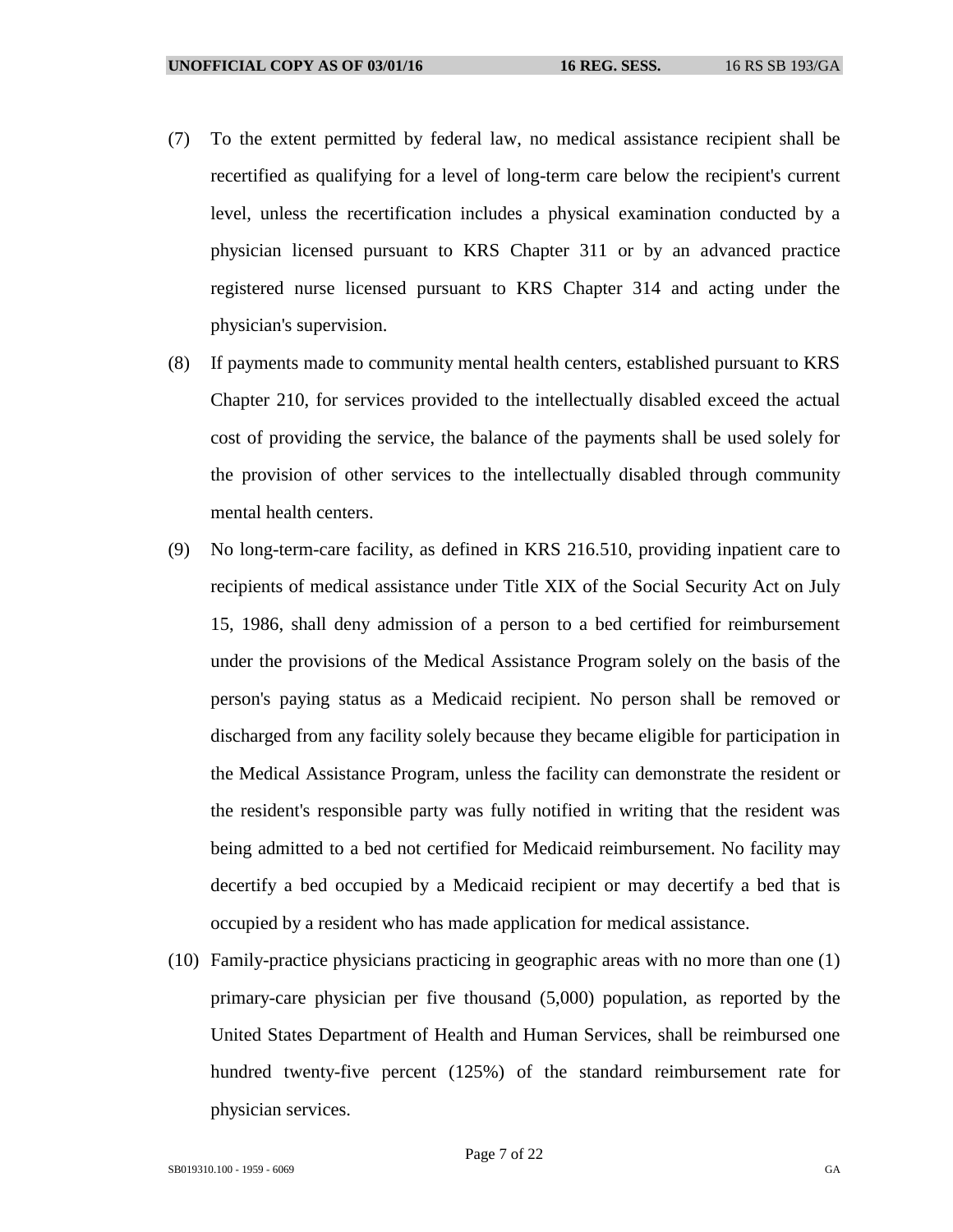- (11) The Cabinet for Health and Family Services shall make payments under the Medical Assistance program for services which are within the lawful scope of practice of a chiropractor licensed pursuant to KRS Chapter 312, to the extent the Medical Assistance Program pays for the same services provided by a physician.
- (12) (a) The Medical Assistance Program shall use the appropriate form and guidelines for enrolling those providers applying for participation in the Medical Assistance Program, including those licensed and regulated under KRS Chapters 311, 312, 314, 315, and 320, any facility required to be licensed pursuant to KRS Chapter 216B, and any other health care practitioner or facility as determined by the Department for Medicaid Services through an administrative regulation promulgated under KRS Chapter 13A. A Medicaid managed care organization shall use the forms and guidelines established under KRS 304.17A-545(5) to credential a provider. For any provider who contracts with and is credentialed by a Medicaid managed care organization prior to enrollment, the cabinet shall complete the enrollment process and deny, or approve and issue a Provider Identification Number (PID) within fifteen (15) business days from the time all necessary completed enrollment forms have been submitted and all outstanding accounts receivable have been satisfied.
	- (b) Within forty-five (45) days of receiving a correct and complete provider application, the Department for Medicaid Services shall complete the enrollment process by either denying or approving and issuing a Provider Identification Number (PID) for a behavioral health provider who provides substance use disorder services, unless the department notifies the provider that additional time is needed to render a decision for resolution of an issue or dispute.
	- (c) Within forty-five (45) days of receipt of a correct and complete application for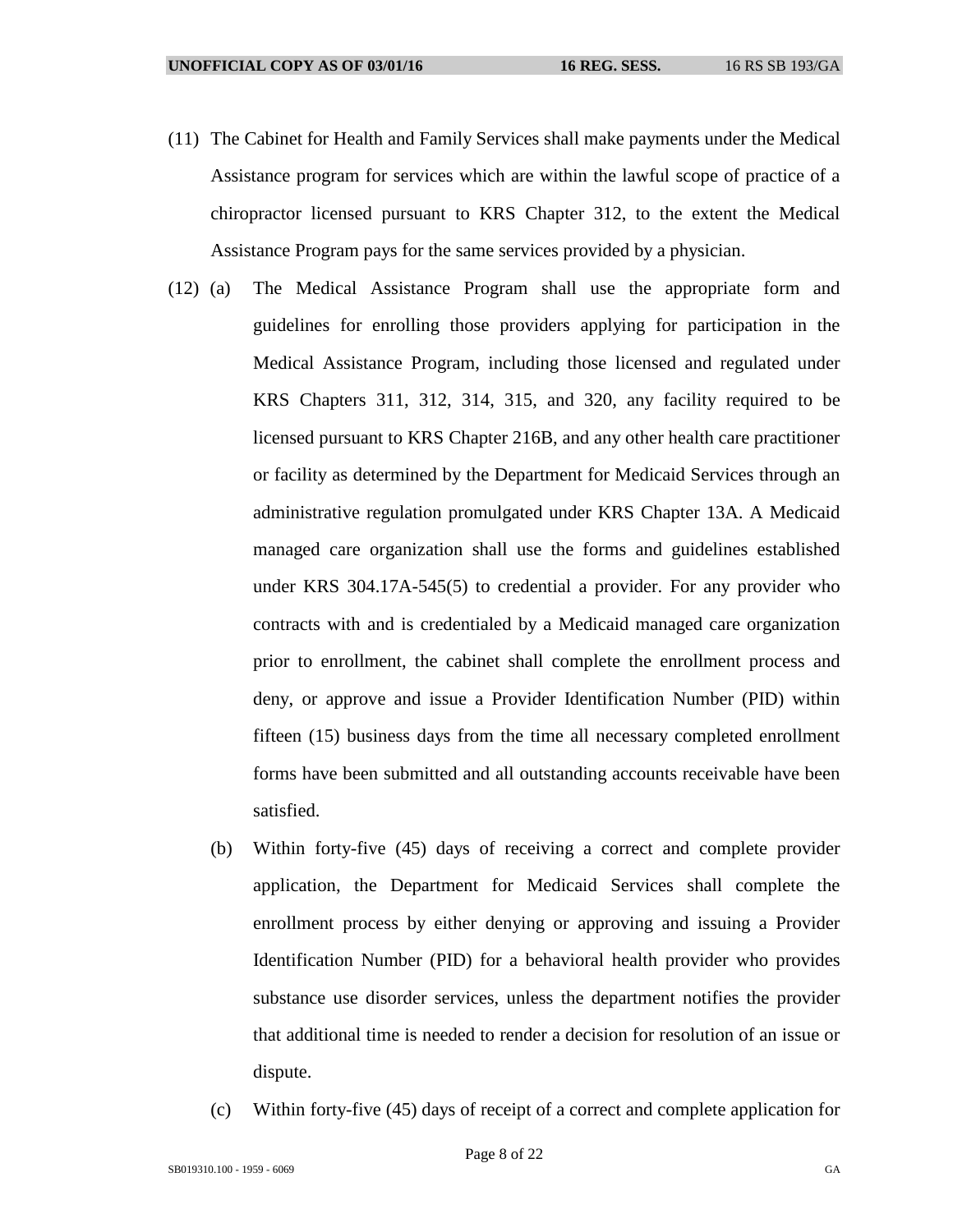credentialing by a behavioral health provider providing substance use disorder services, a Medicaid managed care organization shall complete its contracting and credentialing process, unless the Medicaid managed care organization notifies the provider that additional time is needed to render a decision. If additional time is needed, the Medicaid managed care organization shall not take any longer than ninety (90) days from receipt of the credentialing application to deny or approve and contract with the provider.

- (d) A Medicaid managed care organization shall adjudicate any clean claims submitted for a substance use disorder service from an enrolled and credentialed behavioral health provider who provides substance use disorder services in accordance with KRS 304.17A-700 to 304.17A-730.
- (e) The Department of Insurance may impose a civil penalty of one hundred dollars (\$100) per violation when a Medicaid managed care organization fails to comply with this section. Each day that a Medicaid managed care organization fails to pay a claim may count as a separate violation.
- (13) Dentists licensed under KRS Chapter 313 shall be excluded from the requirements of subsection (12) of this section. The Department for Medicaid Services shall develop a specific form and establish guidelines for assessing the credentials of dentists applying for participation in the Medical Assistance Program.

Section 2. KRS 213.141 is amended to read as follows:

- (1) Except as provided in subsection (2) of this section, the cabinet shall prescribe by regulation a fee not to exceed five dollars (\$5), to be paid for certified copies of certificates or records, or for a search of the files or records when no copy is made, or for copies or information provided for research, statistical, or administrative purposes.
- (2) The cabinet shall prescribe by administrative regulation pursuant to KRS Chapter 13A a fee not to exceed ten dollars (\$10) to be paid for a certified copy of a record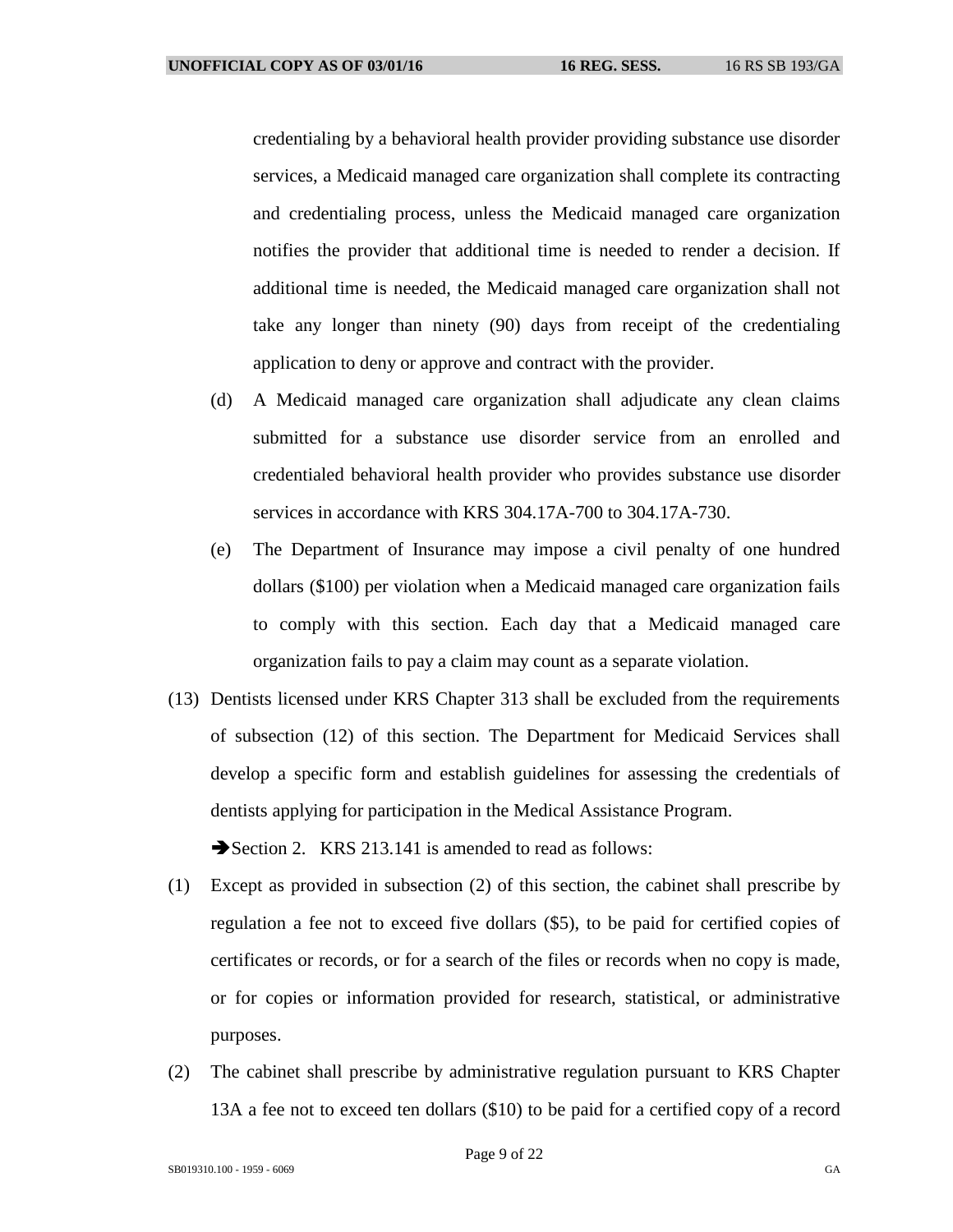of a birth:

- (a) Three dollars (\$3) of which shall be used by the Cabinet for Health and Family Services for the sole purpose of contracting for the operation of private, not-for-profit, self-help, education, and support groups for parents who want to prevent or cease physical, sexual, or mental abuse of children; and
- (b) One dollar (\$1) of which shall be used by the Division of Maternal and Child Health to pay for therapeutic food, formulas, supplements, *amino acid-based elemental formula,* or low-protein modified foods for all inborn errors of metabolism and genetic conditions if:
	- 1. The therapeutic food, formulas, supplements, *amino acid-based elemental formula,* or low-protein modified food products are medically indicated for the therapeutic treatment of inborn errors of metabolism or genetic conditions and are administered under the direction of a physician; and
	- 2. The affected person's therapeutic food, formulas, supplements*, amino acid-based elemental formula,* or low-protein foods are not covered under any public or private health benefit plan.
- (3) Fees collected under this section by the state registrar shall be used to help defray the cost of administering the system of vital statistics.
- (4) (a) No fee or compensation shall be allowed or paid for furnishing certificates of birth or death required in support of any claim against the government for compensation, insurance, back pay, or other allowances or benefits for any person who has at any time served as a member of the Army, Navy, Marine Corps, or Air Force of the United States.
	- (b) No fee or compensation shall be allowed or paid for furnishing a certificate of birth to a member of the Kentucky National Guard who has received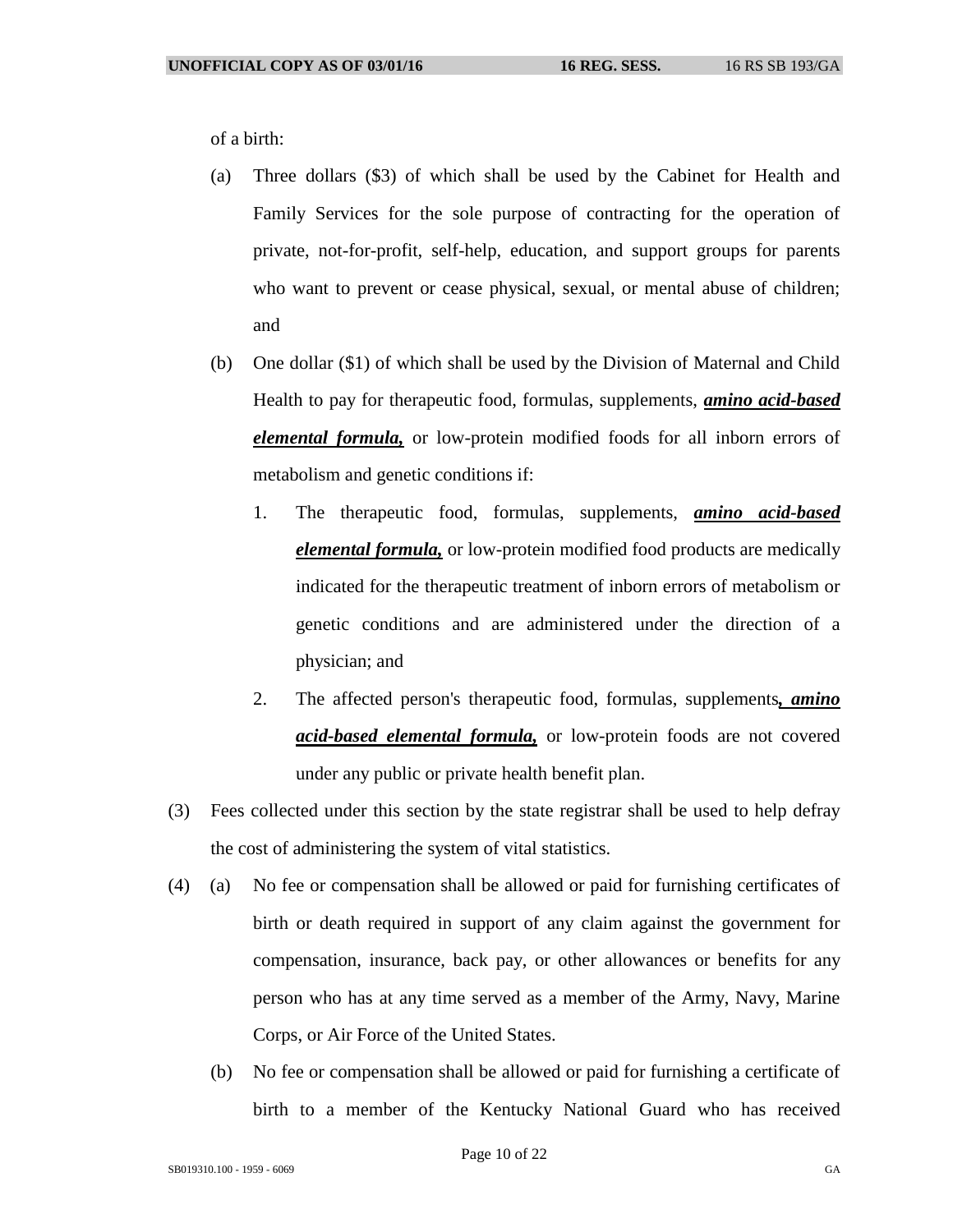deployment orders during the sixty (60) days prior to the furnishing of the certificate.

(5) The cabinet shall notify the State Board of Elections monthly of the name, address, birthdate, sex, race, and Social Security number of residents of the Commonwealth who died during the previous month. This data shall include only those persons who were over the age of eighteen (18) years at the date of death. No fee or compensation shall be allowed for furnishing these lists.

Section 3. KRS 304.17A-258 is amended to read as follows:

- (1) For purposes of this section:
	- (a) "Therapeutic food, formulas, and supplements" means products intended for the dietary treatment of inborn errors of metabolism or genetic conditions*, including eosinophilic disorders, food protein allergies, food proteininduced enterocolitis syndrome, and short bowel disorders,* under the direction of a physician *and includes amino acid-based elemental formula*; [and]
	- (b) "Low-protein modified food" means a product formulated to have less than one (1) gram of protein per serving and intended for the dietary treatment of inborn errors of metabolism or genetic conditions under the direction of a physician*; and*
	- *(c) "Amino acid-based elemental formula" means a product intended for the diagnosis and dietary treatment of eosinophilic disorders, food protein allergies, food protein-induced enterocolitis, and short-bowel syndrome under the direction of a physician*.
- (2) A health benefit plan that provides prescription drug coverage shall include in that coverage therapeutic food, formulas, supplements, and low-protein modified food products for the treatment of inborn errors of metabolism or genetic conditions if the therapeutic food, formulas, supplements, and low-protein modified food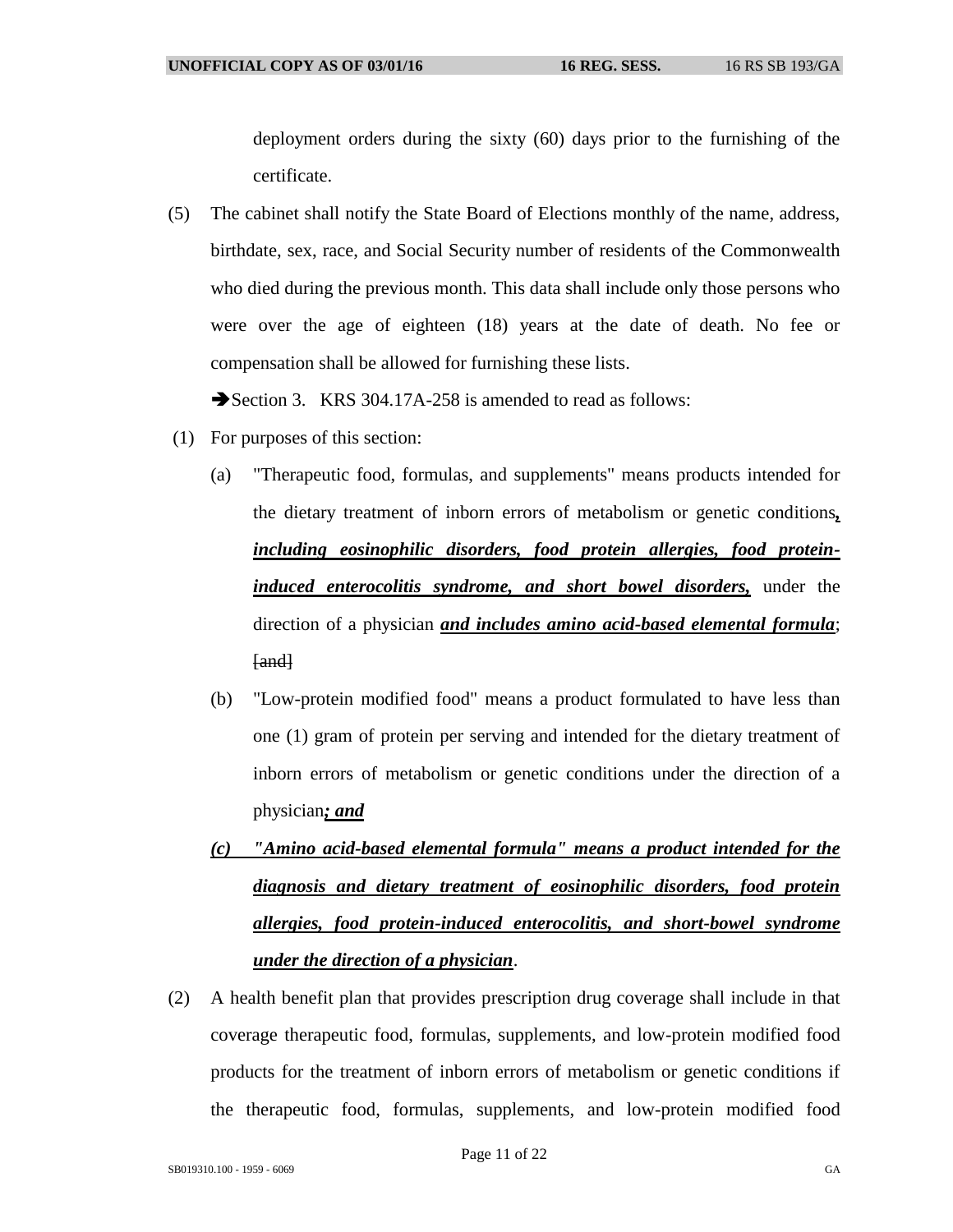products are obtained for the therapeutic treatment of inborn errors of metabolism or genetic conditions under the direction of a physician. Coverage under this subsection may be subject, for each plan year, to a cap of twenty-five thousand dollars (\$25,000) for therapeutic food, formulas, and supplements and a separate cap for each plan year of four thousand dollars (\$4,000) on low-protein modified foods. Each cap shall be subject to annual inflation adjustments based on the consumer price index.

- (3) The requirements of this section shall apply to all health benefit plans issued or renewed on and after July 15, 2008.
- (4) Nothing in this section or KRS 205.560, 213.141, or 214.155 shall be construed to require a health benefit plan to provide coverage for therapeutic foods, formulas, supplements, or low-protein modified food for the treatment of lactose intolerance, protein intolerance, food allergy, food sensitivity, or any other condition or disease that is not an inborn error of metabolism or genetic condition.

Section 4. KRS 18A.225 is amended to read as follows:

- (1) (a) The term "employee" for purposes of this section means:
	- 1. Any person, including an elected public official, who is regularly employed by any department, office, board, agency, or branch of state government; or by a public postsecondary educational institution; or by any city, urban-county, charter county, county, or consolidated local government, whose legislative body has opted to participate in the statesponsored health insurance program pursuant to KRS 79.080; and who is either a contributing member to any one (1) of the retirement systems administered by the state, including but not limited to the Kentucky Retirement Systems, Kentucky Teachers' Retirement System, the Legislators' Retirement Plan, or the Judicial Retirement Plan; or is receiving a contractual contribution from the state toward a retirement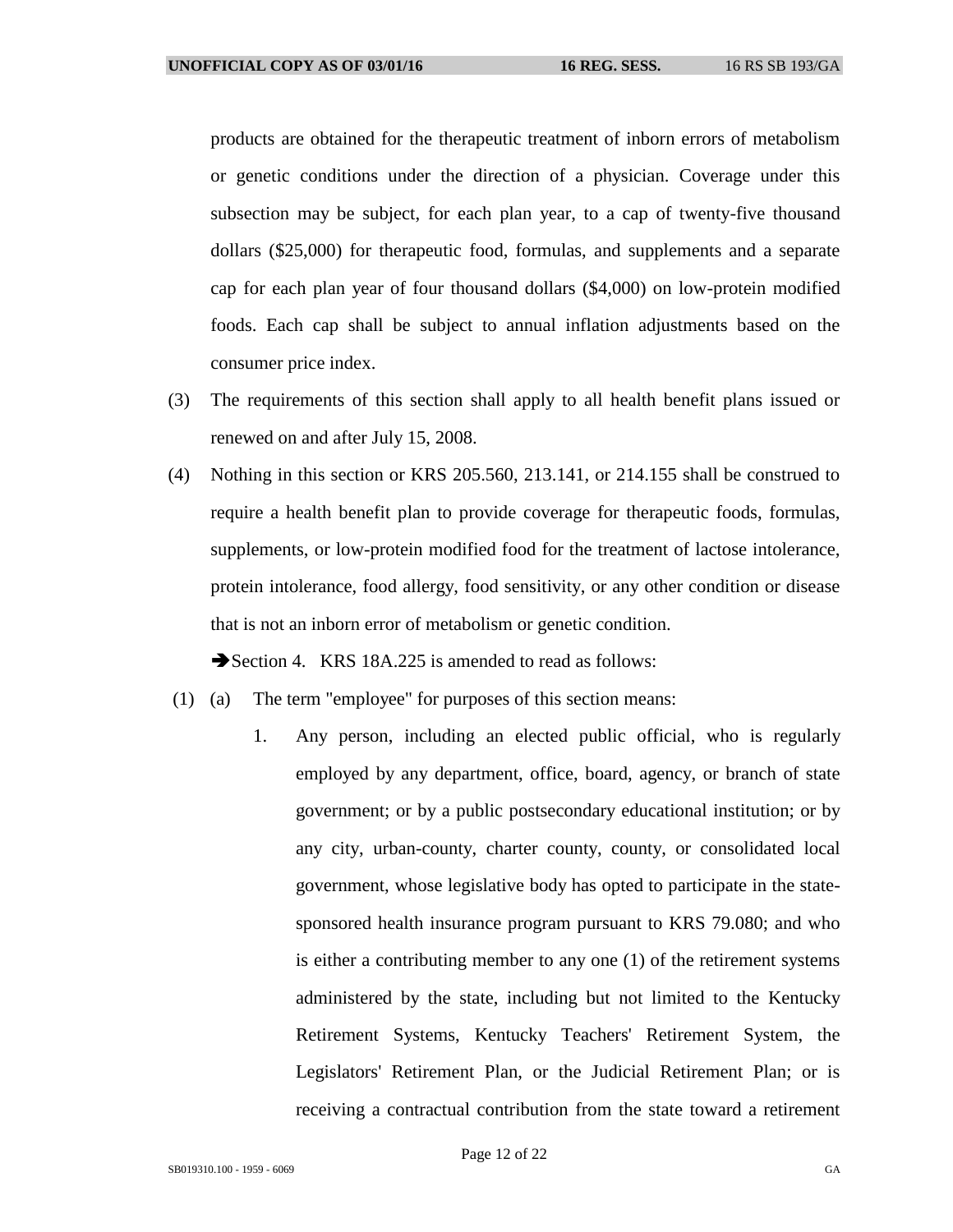plan; or, in the case of a public postsecondary education institution, is an individual participating in an optional retirement plan authorized by KRS 161.567;

- 2. Any certified or classified employee of a local board of education;
- 3. Any elected member of a local board of education;
- 4. Any person who is a present or future recipient of a retirement allowance from the Kentucky Retirement Systems, Kentucky Teachers' Retirement System, the Legislators' Retirement Plan, the Judicial Retirement Plan, or the Kentucky Community and Technical College System's optional retirement plan authorized by KRS 161.567, except that a person who is receiving a retirement allowance and who is age sixty-five (65) or older shall not be included, with the exception of persons covered under KRS 61.702(4)(c), unless he or she is actively employed pursuant to subparagraph 1. of this paragraph; and
- 5. Any eligible dependents and beneficiaries of participating employees and retirees who are entitled to participate in the state-sponsored health insurance program;
- (b) The term "health benefit plan" for the purposes of this section means a health benefit plan as defined in KRS 304.17A-005;
- (c) The term "insurer" for the purposes of this section means an insurer as defined in KRS 304.17A-005; and
- (d) The term "managed care plan" for the purposes of this section means a managed care plan as defined in KRS 304.17A-500.
- (2) (a) The secretary of the Finance and Administration Cabinet, upon the recommendation of the secretary of the Personnel Cabinet, shall procure, in compliance with the provisions of KRS 45A.080, 45A.085, and 45A.090, from one (1) or more insurers authorized to do business in this state, a group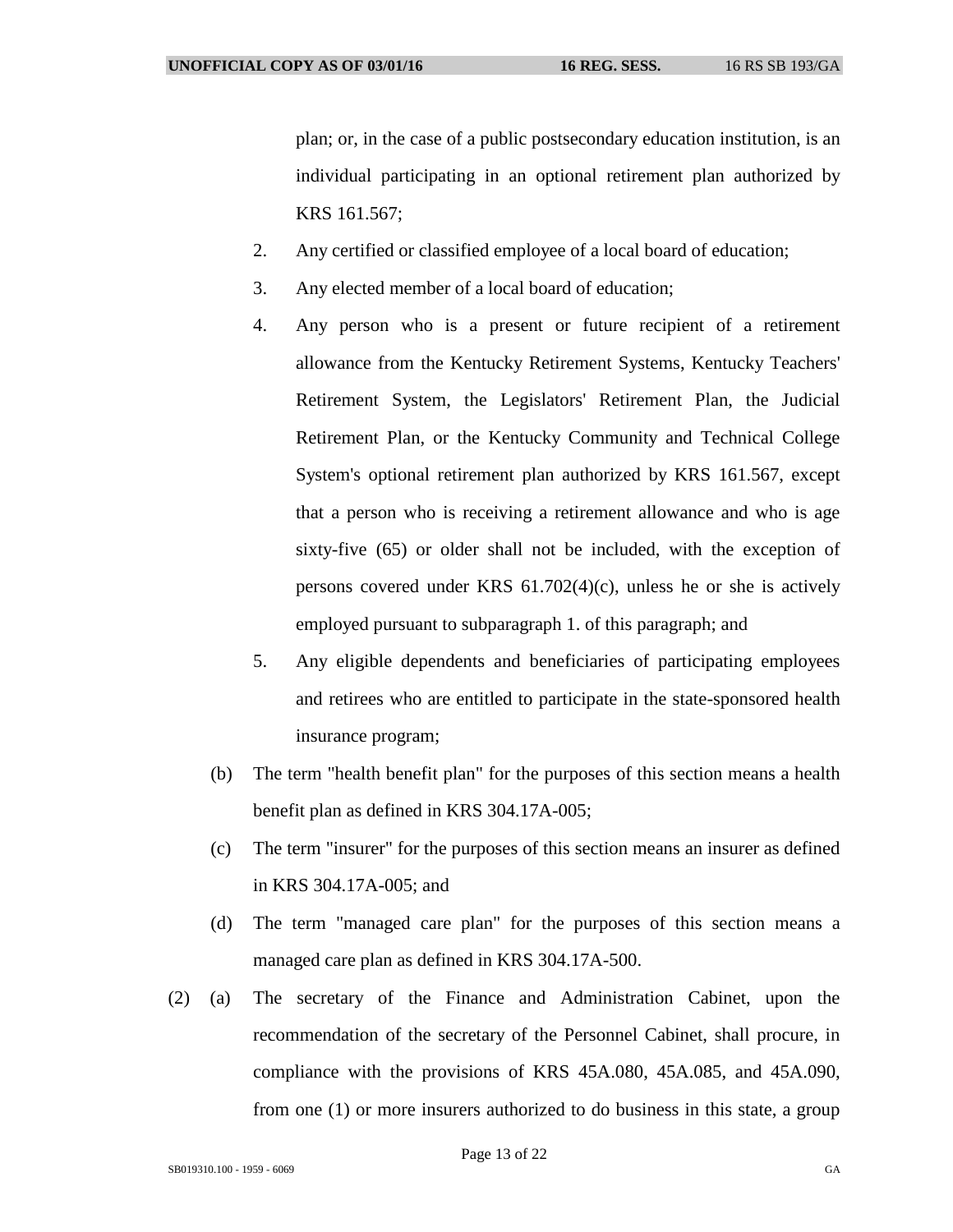health benefit plan that may include but not be limited to health maintenance organization (HMO), preferred provider organization (PPO), point of service (POS), and exclusive provider organization (EPO) benefit plans encompassing all or any class or classes of employees. With the exception of employers governed by the provisions of KRS Chapters 16, 18A, and 151B, all employers of any class of employees or former employees shall enter into a contract with the Personnel Cabinet prior to including that group in the state health insurance group. The contracts shall include but not be limited to designating the entity responsible for filing any federal forms, adoption of policies required for proper plan administration, acceptance of the contractual provisions with health insurance carriers or third-party administrators, and adoption of the payment and reimbursement methods necessary for efficient administration of the health insurance program. Health insurance coverage provided to state employees under this section shall, at a minimum, contain the same benefits as provided under Kentucky Kare Standard as of January 1, 1994, and shall include a mail-order drug option as provided in subsection (13) of this section. All employees and other persons for whom the health care coverage is provided or made available shall annually be given an option to elect health care coverage through a self-funded plan offered by the Commonwealth or, if a self-funded plan is not available, from a list of coverage options determined by the competitive bid process under the provisions of KRS 45A.080, 45A.085, and 45A.090 and made available during annual open enrollment.

- (b) The policy or policies shall be approved by the commissioner of insurance and may contain the provisions the commissioner of insurance approves, whether or not otherwise permitted by the insurance laws.
- (c) Any carrier bidding to offer health care coverage to employees shall agree to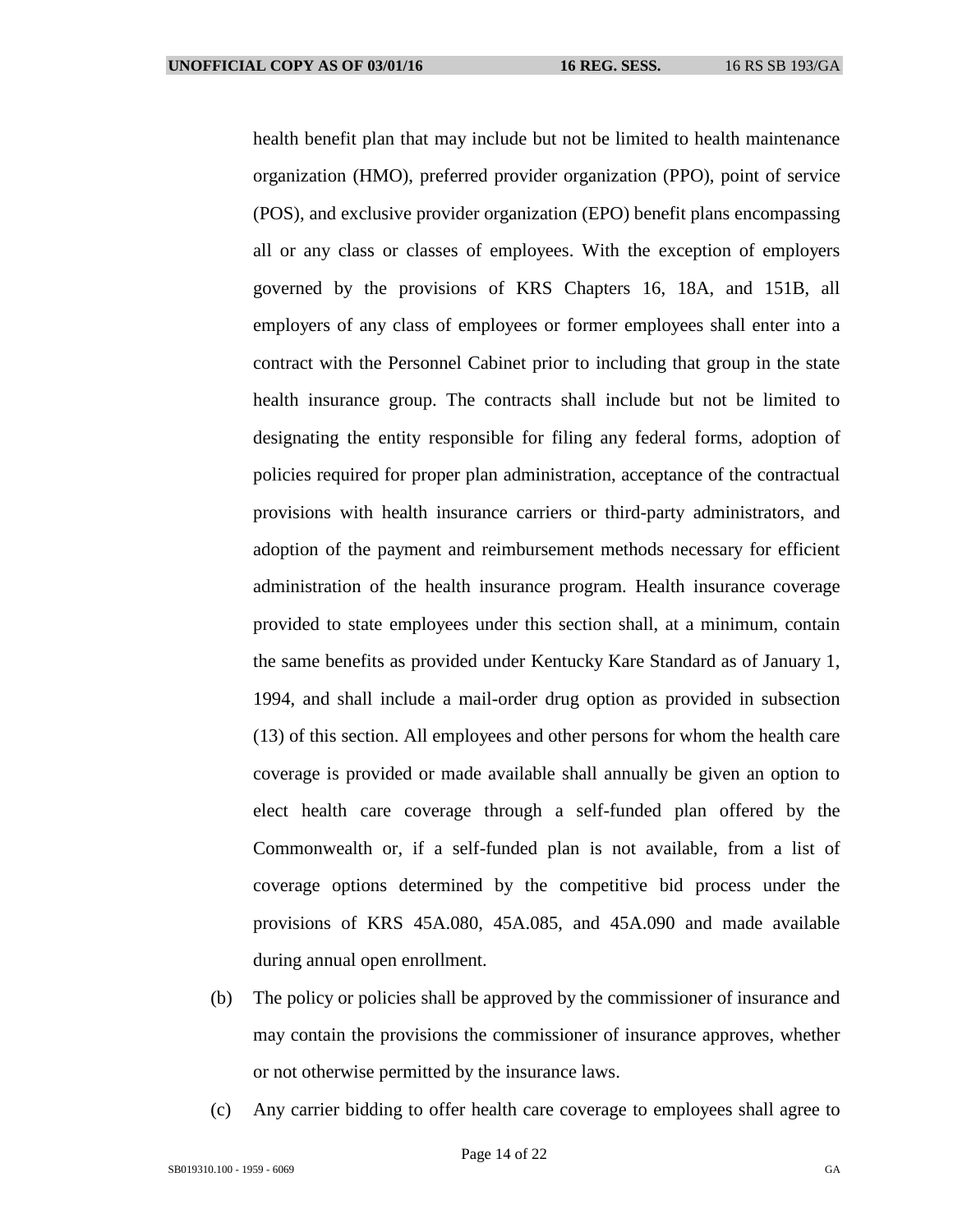provide coverage to all members of the state group, including active employees and retirees and their eligible covered dependents and beneficiaries, within the county or counties specified in its bid. Except as provided in subsection  $(20)(19)$  of this section, any carrier bidding to offer health care coverage to employees shall also agree to rate all employees as a single entity, except for those retirees whose former employers insure their active employees outside the state-sponsored health insurance program.

- (d) Any carrier bidding to offer health care coverage to employees shall agree to provide enrollment, claims, and utilization data to the Commonwealth in a format specified by the Personnel Cabinet with the understanding that the data shall be owned by the Commonwealth; to provide data in an electronic form and within a time frame specified by the Personnel Cabinet; and to be subject to penalties for noncompliance with data reporting requirements as specified by the Personnel Cabinet. The Personnel Cabinet shall take strict precautions to protect the confidentiality of each individual employee; however, confidentiality assertions shall not relieve a carrier from the requirement of providing stipulated data to the Commonwealth.
- (e) The Personnel Cabinet shall develop the necessary techniques and capabilities for timely analysis of data received from carriers and, to the extent possible, provide in the request-for-proposal specifics relating to data requirements, electronic reporting, and penalties for noncompliance. The Commonwealth shall own the enrollment, claims, and utilization data provided by each carrier and shall develop methods to protect the confidentiality of the individual. The Personnel Cabinet shall include in the October annual report submitted pursuant to the provisions of KRS 18A.226 to the Governor, the General Assembly, and the Chief Justice of the Supreme Court, an analysis of the financial stability of the program, which shall include but not be limited to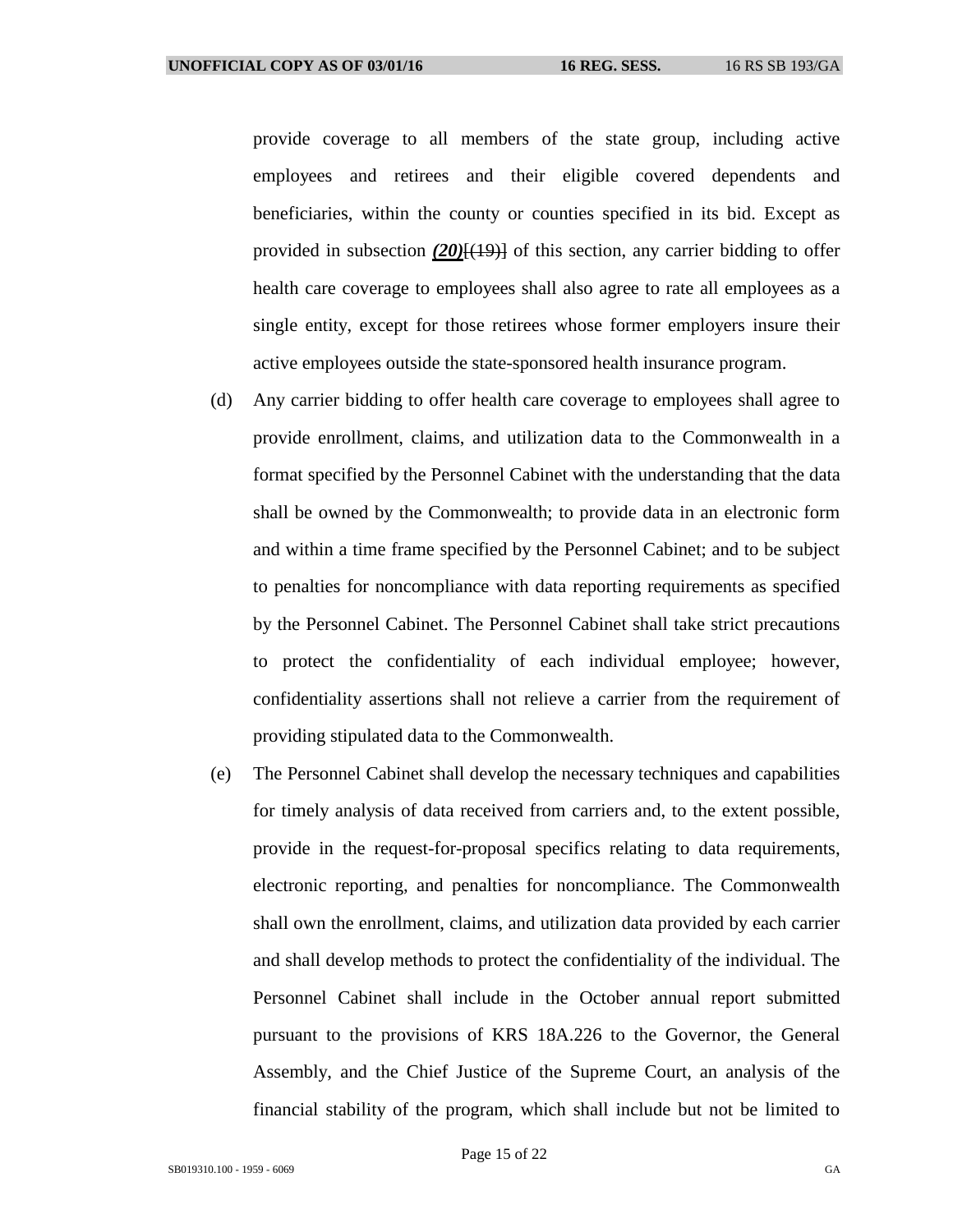loss ratios, methods of risk adjustment, measurements of carrier quality of service, prescription coverage and cost management, and statutorially required mandates. If state self-insurance was available as a carrier option, the report also shall provide a detailed financial analysis of the self-insurance fund including but not limited to loss ratios, reserves, and reinsurance agreements.

- (f) If any agency participating in the state-sponsored employee health insurance program for its active employees terminates participation and there is a state appropriation for the employer's contribution for active employees' health insurance coverage, then neither the agency nor the employees shall receive the state-funded contribution after termination from the state-sponsored employee health insurance program.
- (g) Any funds in flexible spending accounts that remain after all reimbursements have been processed shall be transferred to the credit of the state-sponsored health insurance plan's appropriation account.
- (h) Each entity participating in the state-sponsored health insurance program shall provide an amount at least equal to the state contribution rate for the employer portion of the health insurance premium. For any participating entity that used the state payroll system, the employer contribution amount shall be equal to but not greater than the state contribution rate.
- (3) The premiums may be paid by the policyholder:
	- (a) Wholly from funds contributed by the employee, by payroll deduction or otherwise;
	- (b) Wholly from funds contributed by any department, board, agency, public postsecondary education institution, or branch of state, city, urban-county, charter county, county, or consolidated local government; or
	- (c) Partly from each, except that any premium due for health care coverage or dental coverage, if any, in excess of the premium amount contributed by any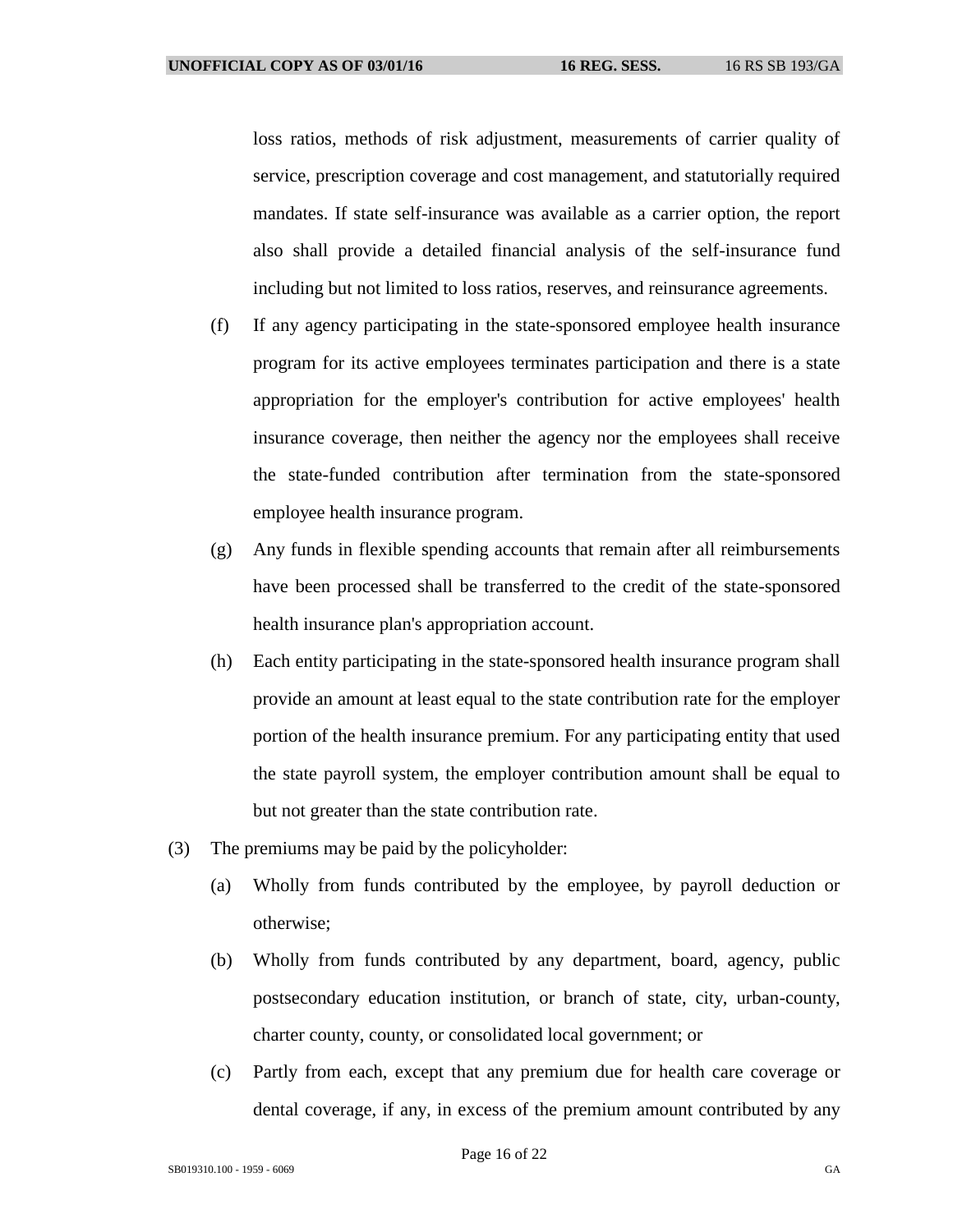department, board, agency, postsecondary education institution, or branch of state, city, urban-county, charter county, county, or consolidated local government for any other health care coverage shall be paid by the employee.

- (4) If an employee moves his place of residence or employment out of the service area of an insurer offering a managed health care plan, under which he has elected coverage, into either the service area of another managed health care plan or into an area of the Commonwealth not within a managed health care plan service area, the employee shall be given an option, at the time of the move or transfer, to change his or her coverage to another health benefit plan.
- (5) No payment of premium by any department, board, agency, public postsecondary educational institution, or branch of state, city, urban-county, charter county, county, or consolidated local government shall constitute compensation to an insured employee for the purposes of any statute fixing or limiting the compensation of such an employee. Any premium or other expense incurred by any department, board, agency, public postsecondary educational institution, or branch of state, city, urban-county, charter county, county, or consolidated local government shall be considered a proper cost of administration.
- (6) The policy or policies may contain the provisions with respect to the class or classes of employees covered, amounts of insurance or coverage for designated classes or groups of employees, policy options, terms of eligibility, and continuation of insurance or coverage after retirement.
- (7) Group rates under this section shall be made available to the disabled child of an employee regardless of the child's age if the entire premium for the disabled child's coverage is paid by the state employee. A child shall be considered disabled if he has been determined to be eligible for federal Social Security disability benefits.
- (8) The health care contract or contracts for employees shall be entered into for a period of not less than one (1) year.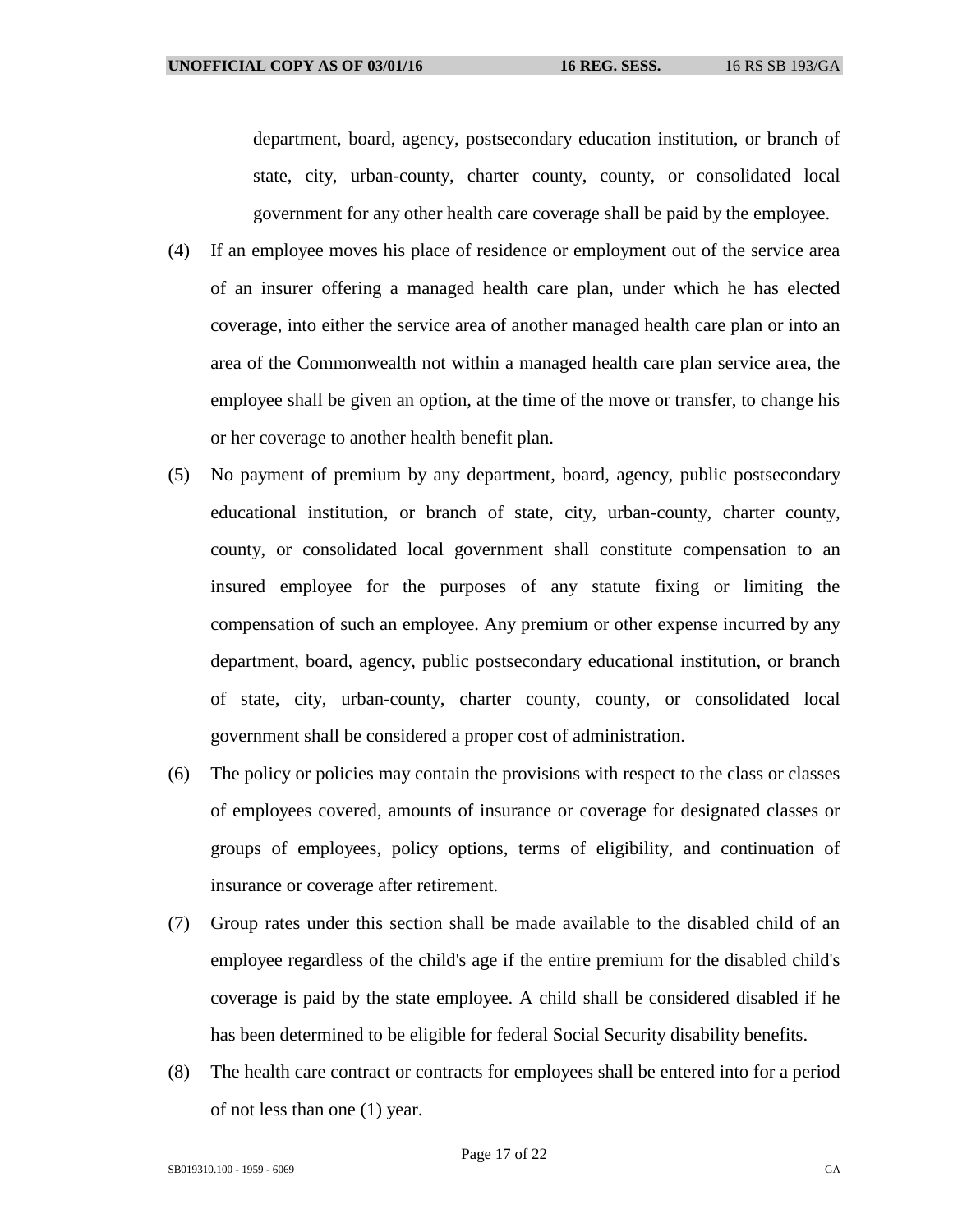- (9) The secretary shall appoint thirty-two (32) persons to an Advisory Committee of State Health Insurance Subscribers to advise the secretary or his designee regarding the state-sponsored health insurance program for employees. The secretary shall appoint, from a list of names submitted by appointing authorities, members representing school districts from each of the seven (7) Supreme Court districts, members representing state government from each of the seven (7) Supreme Court districts, two (2) members representing retirees under age sixty-five (65), one (1) member representing local health departments, two (2) members representing the Kentucky Teachers' Retirement System, and three (3) members at large. The secretary shall also appoint two (2) members from a list of five (5) names submitted by the Kentucky Education Association, two (2) members from a list of five (5) names submitted by the largest state employee organization of nonschool state employees, two (2) members from a list of five (5) names submitted by the Kentucky Association of Counties, two (2) members from a list of five (5) names submitted by the Kentucky League of Cities, and two (2) members from a list of names consisting of five (5) names submitted by each state employee organization that has two thousand (2,000) or more members on state payroll deduction. The advisory committee shall be appointed in January of each year and shall meet quarterly.
- (10) Notwithstanding any other provision of law to the contrary, the policy or policies provided to employees pursuant to this section shall not provide coverage for obtaining or performing an abortion, nor shall any state funds be used for the purpose of obtaining or performing an abortion on behalf of employees or their dependents.
- (11) Interruption of an established treatment regime with maintenance drugs shall be grounds for an insured to appeal a formulary change through the established appeal procedures approved by the Department of Insurance, if the physician supervising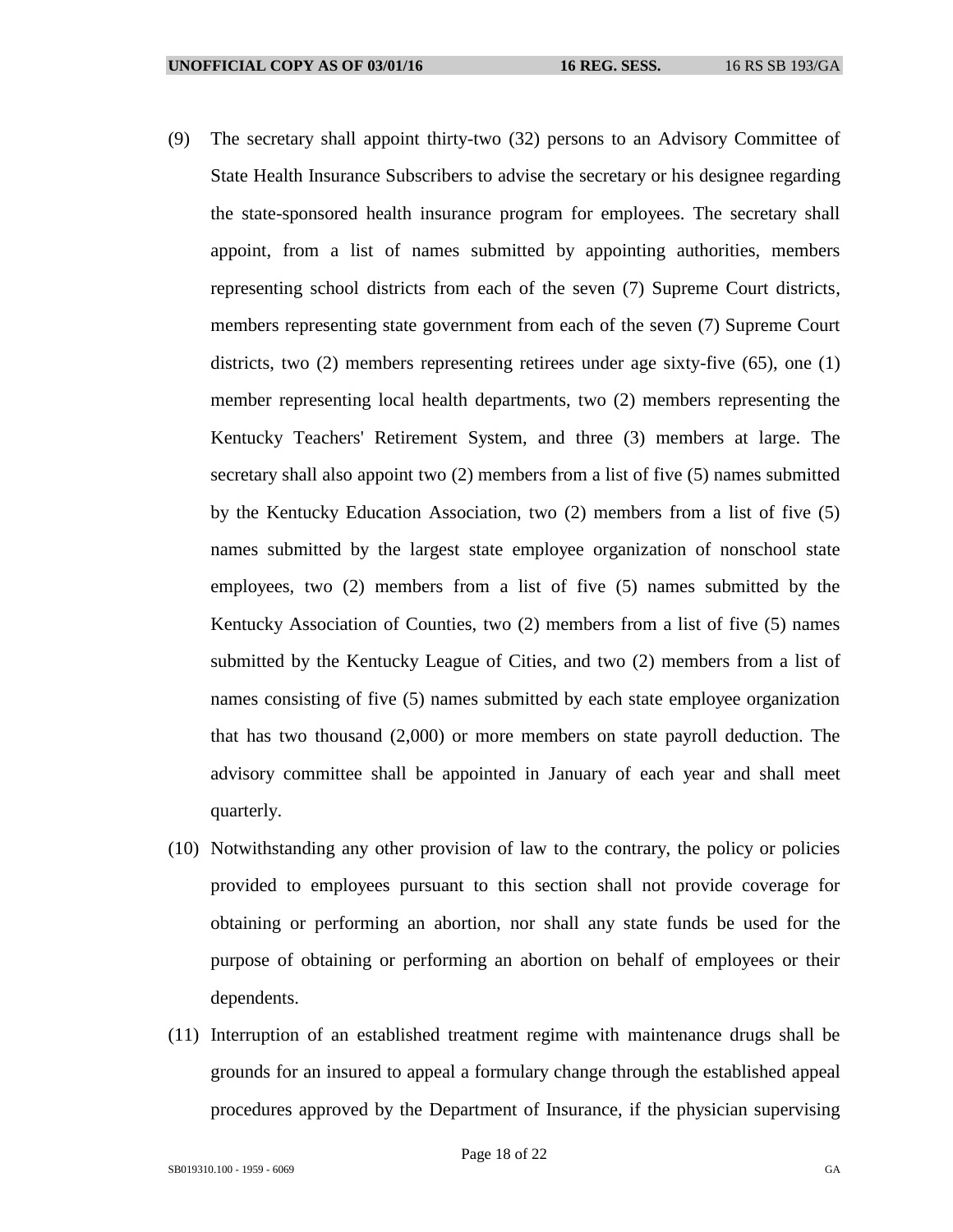the treatment certifies that the change is not in the best interests of the patient.

- (12) Any employee who is eligible for and elects to participate in the state health insurance program as a retiree, or the spouse or beneficiary of a retiree, under any one (1) of the state-sponsored retirement systems shall not be eligible to receive the state health insurance contribution toward health care coverage as a result of any other employment for which there is a public employer contribution. This does not preclude a retiree and an active employee spouse from using both contributions to the extent needed for purchase of one (1) state sponsored health insurance policy for that plan year.
- (13) (a) The policies of health insurance coverage procured under subsection (2) of this section shall include a mail-order drug option for maintenance drugs for state employees. Maintenance drugs may be dispensed by mail order in accordance with Kentucky law.
	- (b) A health insurer shall not discriminate against any retail pharmacy located within the geographic coverage area of the health benefit plan and that meets the terms and conditions for participation established by the insurer, including price, dispensing fee, and copay requirements of a mail-order option. The retail pharmacy shall not be required to dispense by mail.
	- (c) The mail-order option shall not permit the dispensing of a controlled substance classified in Schedule II.
- (14) The policy or policies provided to state employees or their dependents pursuant to this section shall provide coverage for obtaining a hearing aid and acquiring hearing aid-related services for insured individuals under eighteen (18) years of age, subject to a cap of one thousand four hundred dollars (\$1,400) every thirty-six (36) months pursuant to KRS 304.17A-132.
- (15) Any policy provided to state employees or their dependents pursuant to this section shall provide coverage for the diagnosis and treatment of autism spectrum disorders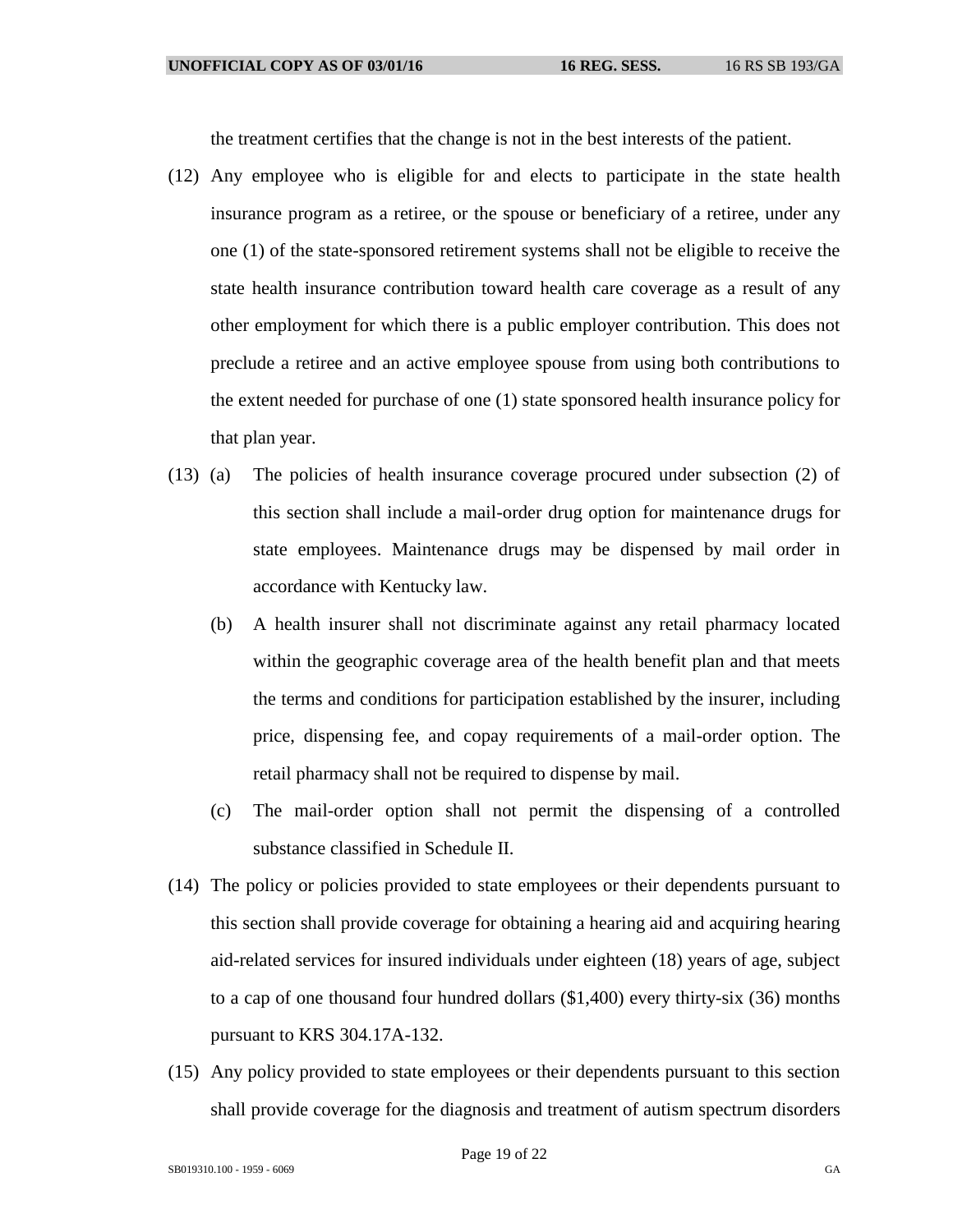consistent with KRS 304.17A-142.

- (16) *Any policy provided to state employees or their dependents pursuant to this section shall provide coverage for obtaining amino acid-based elemental formula pursuant to Section 3 of this Act.*
- *(17)* If a state employee's residence and place of employment are in the same county, and if the hospital located within that county does not offer surgical services, intensive care services, obstetrical services, level II neonatal services, diagnostic cardiac catheterization services, and magnetic resonance imaging services, the employee may select a plan available in a contiguous county that does provide those services, and the state contribution for the plan shall be the amount available in the county where the plan selected is located.
- *(18)*[(17)] If a state employee's residence and place of employment are each located in counties in which the hospitals do not offer surgical services, intensive care services, obstetrical services, level II neonatal services, diagnostic cardiac catheterization services, and magnetic resonance imaging services, the employee may select a plan available in a county contiguous to the county of residence that does provide those services, and the state contribution for the plan shall be the amount available in the county where the plan selected is located.
- *(19)*[(18)] The Personnel Cabinet is encouraged to study whether it is fair and reasonable and in the best interests of the state group to allow any carrier bidding to offer health care coverage under this section to submit bids that may vary county by county or by larger geographic areas.
- *(20)*[(19)] Notwithstanding any other provision of this section, the bid for proposals for health insurance coverage for calendar year 2004 shall include a bid scenario that reflects the statewide rating structure provided in calendar year 2003 and a bid scenario that allows for a regional rating structure that allows carriers to submit bids that may vary by region for a given product offering as described in this subsection: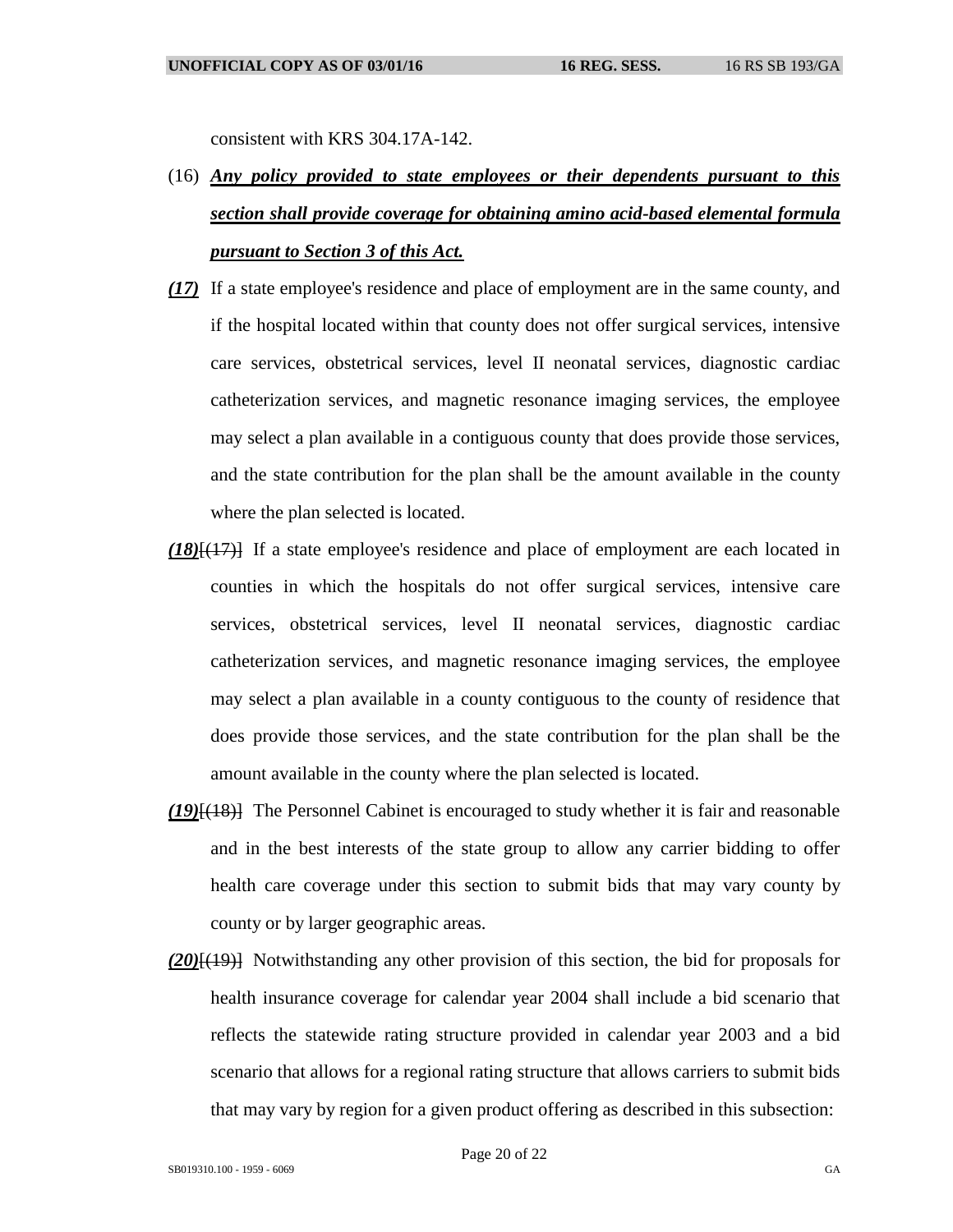- (a) The regional rating bid scenario shall not include a request for bid on a statewide option;
- (b) The Personnel Cabinet shall divide the state into geographical regions which shall be the same as the partnership regions designated by the Department for Medicaid Services for purposes of the Kentucky Health Care Partnership Program established pursuant to 907 KAR 1:705;
- (c) The request for proposal shall require a carrier's bid to include every county within the region or regions for which the bid is submitted and include but not be restricted to a preferred provider organization (PPO) option;
- (d) If the Personnel Cabinet accepts a carrier's bid, the cabinet shall award the carrier all of the counties included in its bid within the region. If the Personnel Cabinet deems the bids submitted in accordance with this subsection to be in the best interests of state employees in a region, the cabinet may award the contract for that region to no more than two (2) carriers; and
- (e) Nothing in this subsection shall prohibit the Personnel Cabinet from including other requirements or criteria in the request for proposal.
- *(21)*[(20)] Any fully insured health benefit plan or self-insured plan issued or renewed on or after July 12, 2006, to public employees pursuant to this section which provides coverage for services rendered by a physician or osteopath duly licensed under KRS Chapter 311 that are within the scope of practice of an optometrist duly licensed under the provisions of KRS Chapter 320 shall provide the same payment of coverage to optometrists as allowed for those services rendered by physicians or osteopaths.
- *(22)*[(21)] Any fully insured health benefit plan or self-insured plan issued or renewed on or after July 12, 2006, to public employees pursuant to this section shall comply with the provisions of KRS 304.17A-270 and 304.17A-525.

*(23)*[(22)] Any full insured health benefit plan or self insured plan issued or renewed on